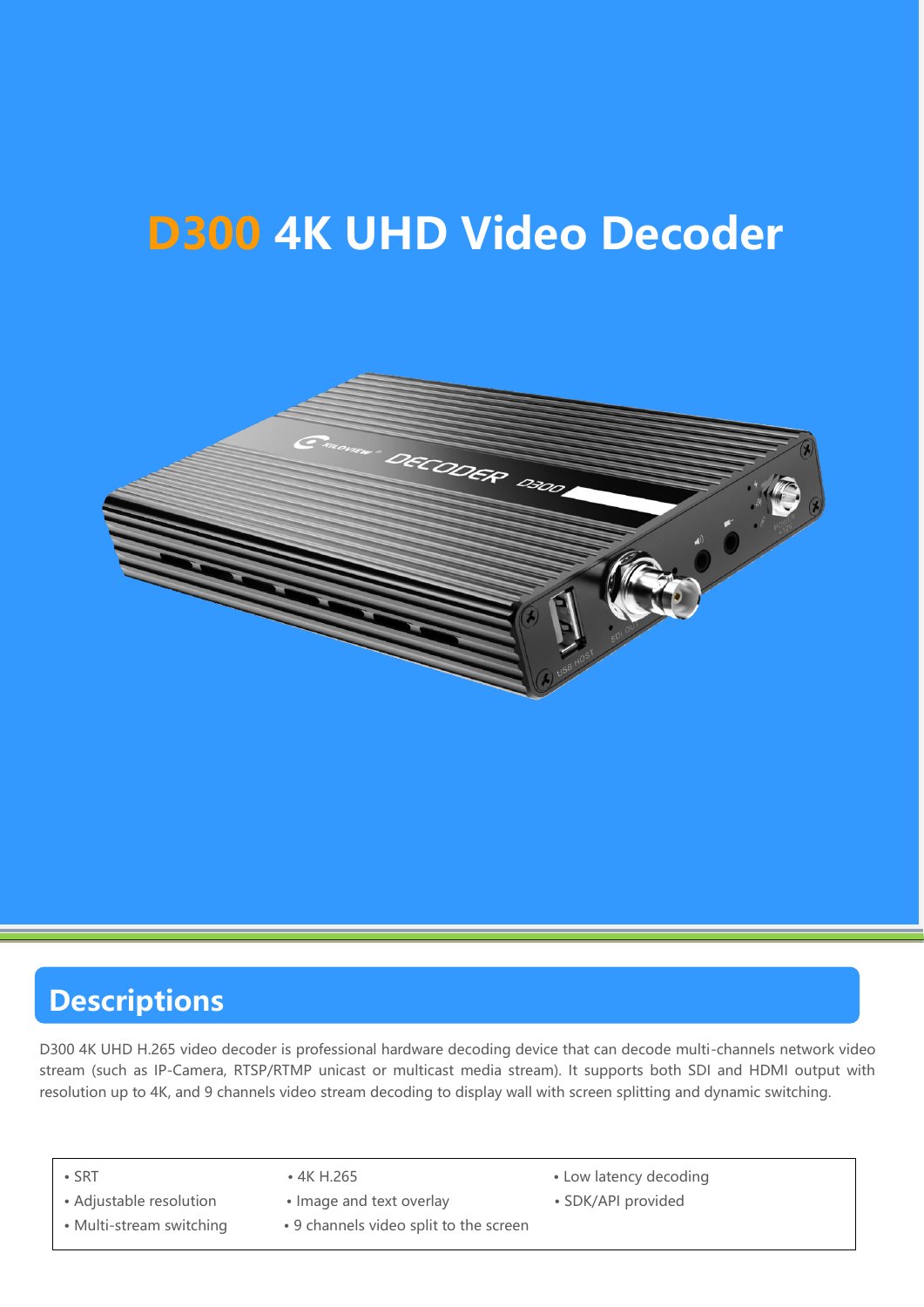### **Application**

4K network stream decoding, simultaneous decoding of multiple network streams and multi-screen split output, network stream to the screen/ to switcher, SRT video point-to-point transmission (receiving end), program shooting monitoring (receiving end), monitor to the screen, audio and video projects, conference projects, etc.



## **Advantages**

#### **Powerful decoding function, support 4k H.265 decoding, support 9 channels video simultaneous decoding output, split display, dynamic switching.**

- ●Support 4K H.265/H.264 IP stream decoding;
- ●Support 9 channels of video simultaneous decoding output (9 channels 1080P30, 8 channels 1080P60 or 4channels 4kP30);
- ●Up to 9 channels video decoding and output for 1/2/3/4/6/9 split display, and dynamic switching;
- ●Multiple video sources can be added, and 9 video streams dynamic switching output;
- ●It can resist 10% network packet loss, and the parameters of decoding delay is adjustable (about 200ms).

#### **SDI and HDMI dual interface output,and support image and text overlay output**

- ●SDI and HDMI dual interface output, and output the same or different content;
- ●HDMI output up to 3840\*2160@60Hz and SDI up to 1920\*1080@60Hz output, and the output resolution is adjustable;
- ●Support SDI and HDMI embedded audio output, or 3.5mm analog audio output;
- ●Support for logo, image and text overlay.

#### **Support full protocols, especially NDIHX/SRT**

- ●Support for NDI HX and SRT decoding;
- ●Support for RTMP/HLS/TS over UDP/RTSP protocol.